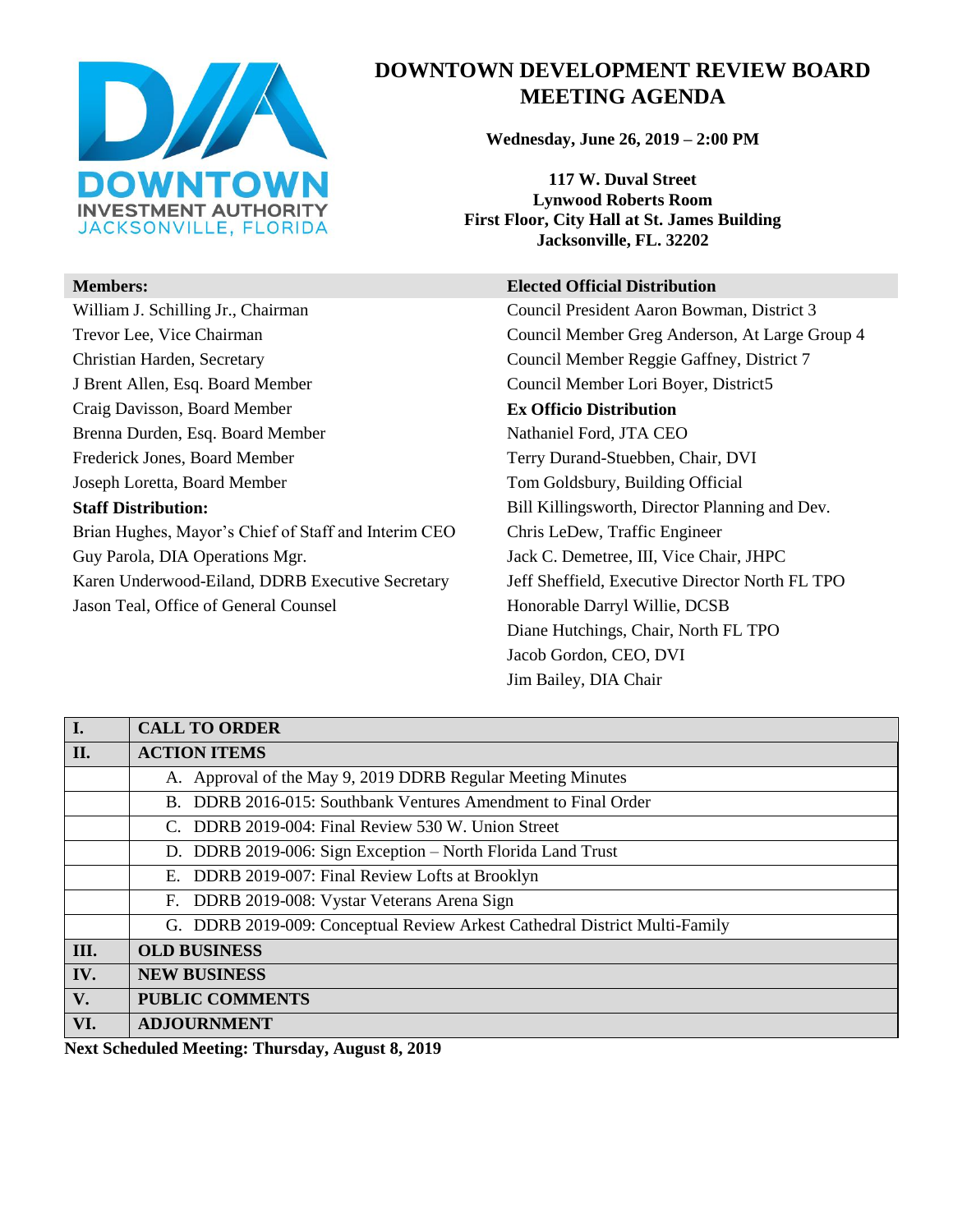

**Downtown Development Review Board (DDRB) City Hall at St. James Building, 117 W. Duval Street 1st Floor, Lynwood Roberts Room Jacksonville, FL. 32202** *Thursday, June 26, 2019 - 2:00 p.m.*

# *MEETING* **MINUTES**

**Board Members Present:** B. Schilling, Chair; T. Lee, Vice Chair; C. Harden, Secretary J. Brent Allen, Esq.; C. Davisson; B. Durden, Esq.; and J. Loretta

**Board Members Not Present:** Frederick Jones

**DIA Staff Present:** Brian Hughes, Interim CEO, Guy Parola, Operations Manager, and Karen Underwood-Eiland, Executive Assistant

**Representing Office of City Council:** Lori Boyer

**Representing Office of General Counsel:** Jason Teal, Esq.

# **I. CALL TO ORDER**

#### **Meeting Convened: 2:02 p.m.**

Chairman Schilling called the meeting to order at 2:00 p.m., and the members identified themselves for the record. He also welcomed the incoming DIA CEO Lori Boyer.

Chairman Schilling asked anyone wishing to speak on a particular project to complete a public speaker card and to provide them to Karen. He also reminded Board Members to disclose any ex-parte communication with any of the applicants presenting projects today or conflicts of interest prior to the item being addressed by the Board.

#### **II. ACTION ITEMS**

# **A. APPROVAL OF THE MAY 9, 2019 DDRB MEETING MINUTES.**

# **A MOTION WAS MADE BY BOARD MEMBER HARDEN AND SECONDED BY BOARD MEMBER LORETTA APPROVING THE JUNE 26, 2019 DDRB MINUTES.**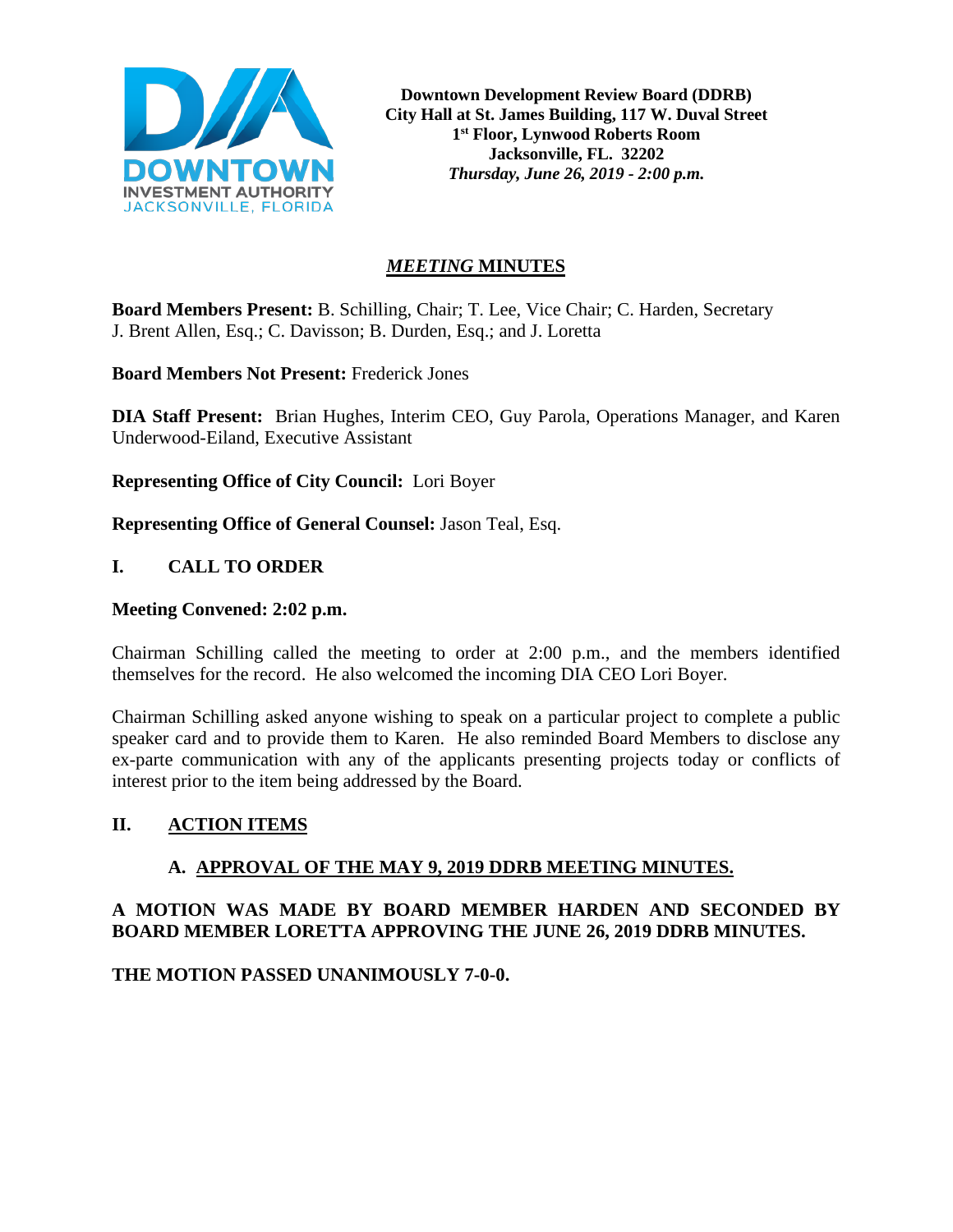Downtown Development Review Board (DDRB) – Regular Meeting Thursday, June 26, 2019 Page 2 of 7

#### **B. DDRB 2019-008 VYSTAR VETERANS ARENA SIGN**

Brian Wolfburg President and CEO of Vystar provided a presentation. Laura Busey and Gregory Hufford, Harbinger sign were available for questions.

**A MOTION WAS MADE BY BOARD MEMBER ALLEN AND SECONDED BY BOARD MEMBER HARDEN FOR FINAL APPROVAL OF DDRB 2019-008 FOR SPECIAL SIGN EXCEPTION TO THE DOWNTOWN OVERLAY DISTRICT TO PERMIT THE FOLLOWING SIGNAGE:** 

- **1. A wall mounted sign on the east façade, 757.4 square feet in area;**
- **2. An 836.8 square foot entrance sign on the east façade;**
- **3. A wall mounted sign on the west façade, 757.4 square feet in area;**
- **4. A wall mounted sign on the south façade, 757.4 square feet in area; and**
- 5. **A wall mounted sign on the north façade, 757.4 square feet in area.**

#### **THE MOTION PASSED 7-0-0.**

# **C. DDRB 2016—015 SOUTHBANK VENTURES AMENDMENT TO FINAL ORDER**

Steve Diebenow provided a presentation.

Chairman Schilling, Board Member Harden, Vice Chairman Lee, Board Member Durden, Board Member Loretta, and Board Member Allen provided ex-parte communication with Cyndi Trimmer regarding the project.

# **A MOTION WAS MADE BY BOARD MEMBER LORETTA AND SECONDED BY BOARD MEMBER DURDEN RECOMMENDING THAT DDRB 2016-015, SPECIFIC TO SEC. 656.361.11, BE APPROVED AS FOLLOWS:**

**1. Modification of DDRB Approved deviation from Sec. 656.361.11** *Setback or "Build To" Lines***; to allow the building frontage from the street (i.e. Prudential Drive) to be setback 768 feet.**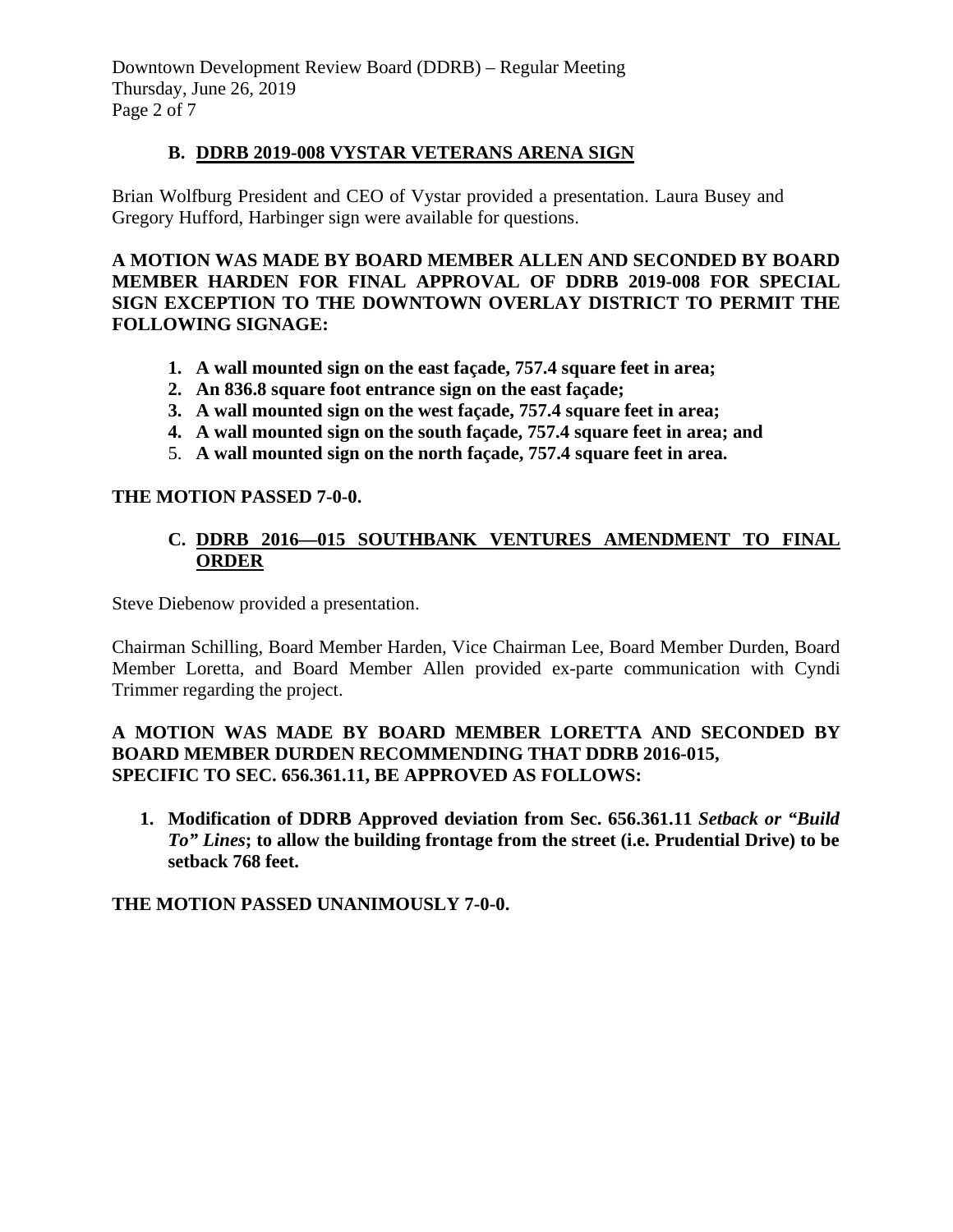#### **D. DDRB 2019-004 FINAL REVIEW OF 530 WEST UNION STREET**

Board Member Loretta the applicant provided a presentation.

**1. Deviation from Sec. 656.361.11. - Setback or "Build To" Lines**

# **MOTION: APPROVAL REQUESTED BY BOARD MEMBER HARDEN AND SECONDED BY BOARD MEMBER DAVISSON WITH THE FOLLOWING CONDITIONS:**

- 1. A knee wall and faux wrought iron fencing be constructed along Union Street, similar to the one to the site's east. Further, the knee wall and faux wrought iron fencing should be extended along the site's Broad Street frontage as well. The existing sidewalk width should not be reduced.
- 2. The dumpster is to be screened and enclosed so as to not be visible from a rightof-way or an adjoining property.

# **THE MOTION PASSED UNANIMOUSLY 6-0-1 (Loretta recused).**

**2. Deviation from Sec. 656.361.17 – Landscaping**

# **MOTION: APPROVAL RECOMMENDED BY BOARD MEMBER LEE AND SECONDED BY BOARD MEMBER HARDEN WITH THE FOLLOWING CONDITION:**

1. Landscaping to be in accordance with sheet LS-1 dated May 6, 2019 presented to the DDRB for final approval on June 26, 2019.

#### **THE MOTION PASSED UNANIMOUSLY 6-0-1 (Loretta recused).**

**3. Deviation from Sec. 656.361.20. – Streetscape**

# **MOTION: APPROVAL RECOMMENDED BY BOARD MEMBER DAVISSON AND SECONDED BY BOARD MEMBER DURDEN WITH THE FOLLOWING CONDITIONS:**

1. A knee wall and faux wrought iron fencing be constructed along Union Street, similar to the one to the site's east. Further, the knee wall and faux wrought iron fencing should be extended along the site's Broad Street frontage as well. The existing sidewalk width should not be reduced.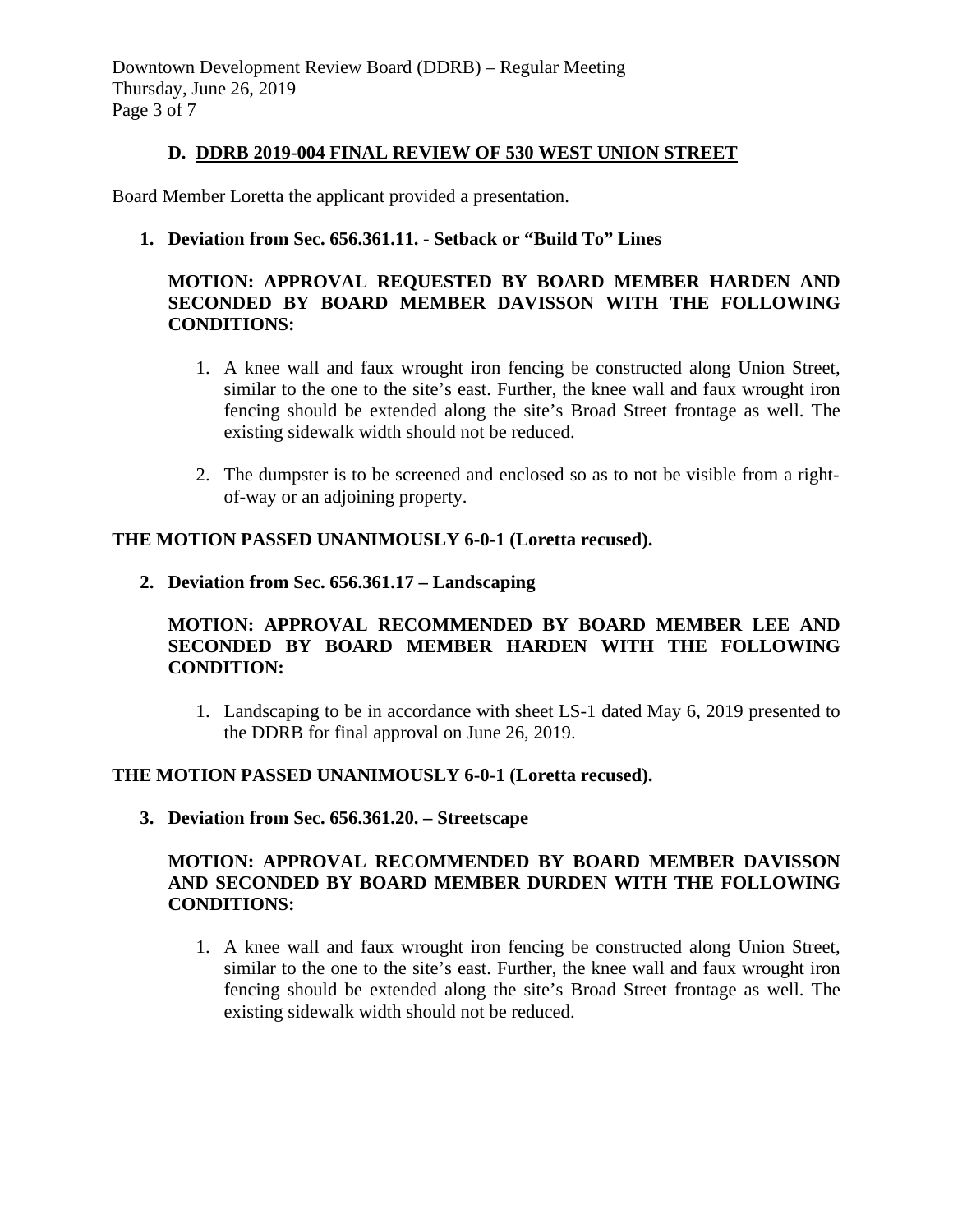Downtown Development Review Board (DDRB) – Regular Meeting Thursday, June 26, 2019 Page 4 of 7

> 2. The dumpster is to be screened and enclosed so as to not be visible from a rightof-way or an adjoining property.

# **THE MOTION PASSED UNANIMOUSLY 6-0-1 (Loretta Recused).**

**4. Special Sign Exception**

# **MOTION: APPROVAL RECOMMENDED BY BOARD MEMBER ALLEN AND SECONDED BY BOARD MEMBER LEE WITH THE FOLLOWING CONDITIONS:**

- 1. Total square footage for the monument sign not to exceed 19 square feet.
- 2. Staff is recommending as a condition for approval of the Special Sign Exception that the applicant submit to the DDRB staff a more detailed sign graphics package, subject to the review and approval of the DDRB or a DDRB member authorized to approve such by the DDRB.

# **THE MOTION PASSED UNANIMOUSLY 6-0-1(Loretta Recused).**

# **5. Final Approval**

**MOTION: FINAL APPROVAL RECOMMENDED BY BOARD DURDEN AND SECONDED BY BOARD MEMBER HARDEN SUBJECT TO THE DEVIATIONS, AS CONDITIONED AND SPECIAL SIGN EXCEPTION, AS CONDITIONED.**

#### **THE MOTION PASSED UNANIMOUSLY 6-0-1 (Loretta Recused).**

#### **E. DDRB 2019-006 SIGN EXCEPTION NORTH FLORIDA LAND TRUST**

Brooke Robbins of Robbins Design Studio provided a presentation. Board Member Loretta noted that he had ex parte communications with Ms. Robbins.

**A MOTION WAS MADE BY BOARD MEMBER DURDEN AND SECONDED BY BOARD MEMBER HARDEN RECOMMENDING FINAL APPROVAL OF DDRB 2019- 006 REQUEST FOR SPECIAL SIGN EXCEPTION FOR TO THE DOWNTOWN OVERLAY DISTRICT TO PERMIT A MONUMENT STYLE SIGN OPTION TWO (2) AS ON FILE WITH THE DDRB.**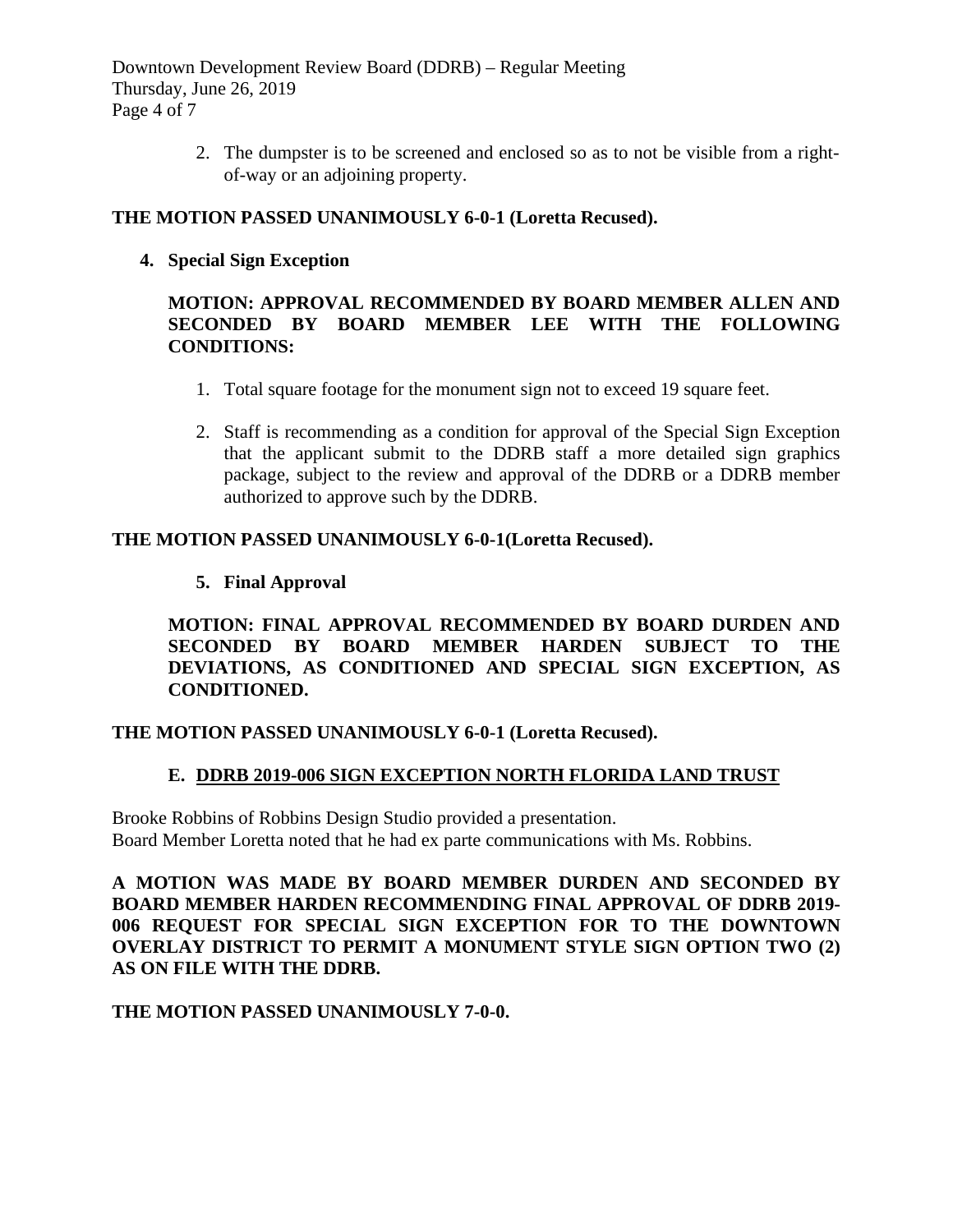Downtown Development Review Board (DDRB) – Regular Meeting Thursday, June 26, 2019 Page 5 of 7

#### **F. DDRB 2019-007 LOFTS AT BROOKLYN FINAL APPROVAL**

Ryan Hoover, Vestcor provided a presentation.

Board Member Durden asked the staff to bring whatever changed sorted out on Stonewall and Spruce Street back to the Board.

Council Member Boyer stated that the city has a comprehensive design RFP mainly focused on the ash remediation and bridge removal and replacement.

# **A MOTION WAS MADE BY BOARD MEMBER ALLEN AND SECONDED BY BOARD MEMBER DURDEN RECOMMENDING DDRB APPLICATION 2019-007 WITH THE FOLLOWING RECOMMENDATIONS: DEVIATIONS**

**1. Sec.656.361.16.- Off-Street Parking Overlay**

# **MOTION: APPROVAL RECOMMENDED BY BOARD MEMBER ALLEN AND SECONDED BY BOARD MEMBER DURDEN**

#### **THE MOTION PASSED UNANIMOUSLY 7-0-0.**

**2. Deviation from Sec. 656.361.20. – Streetscape**

### **MOTION: APPROVAL RECOMMENDED BY BOARD MEMBER ALLEN AND SECONDED BY BOARD MEMBER HARDEN WITH THE FOLLOWING CONDITIONS:**

Staff recommends that in lieu of meeting the streetscape standards for Intra-District, twoway streets that at no point less than 8' of clear pedestrian area are provided along Jackson and Chelsea Streets.

# **FINAL APPROVAL: A MOTION WAS MADE BY BOARD MEMBER ALLEN AND SECONDED BY BOARD MEMBER DURDEN RECOMMENDING FINAL APPROVAL SUBJECT TO THE DEVIATIONS, AS CONDITIONED.**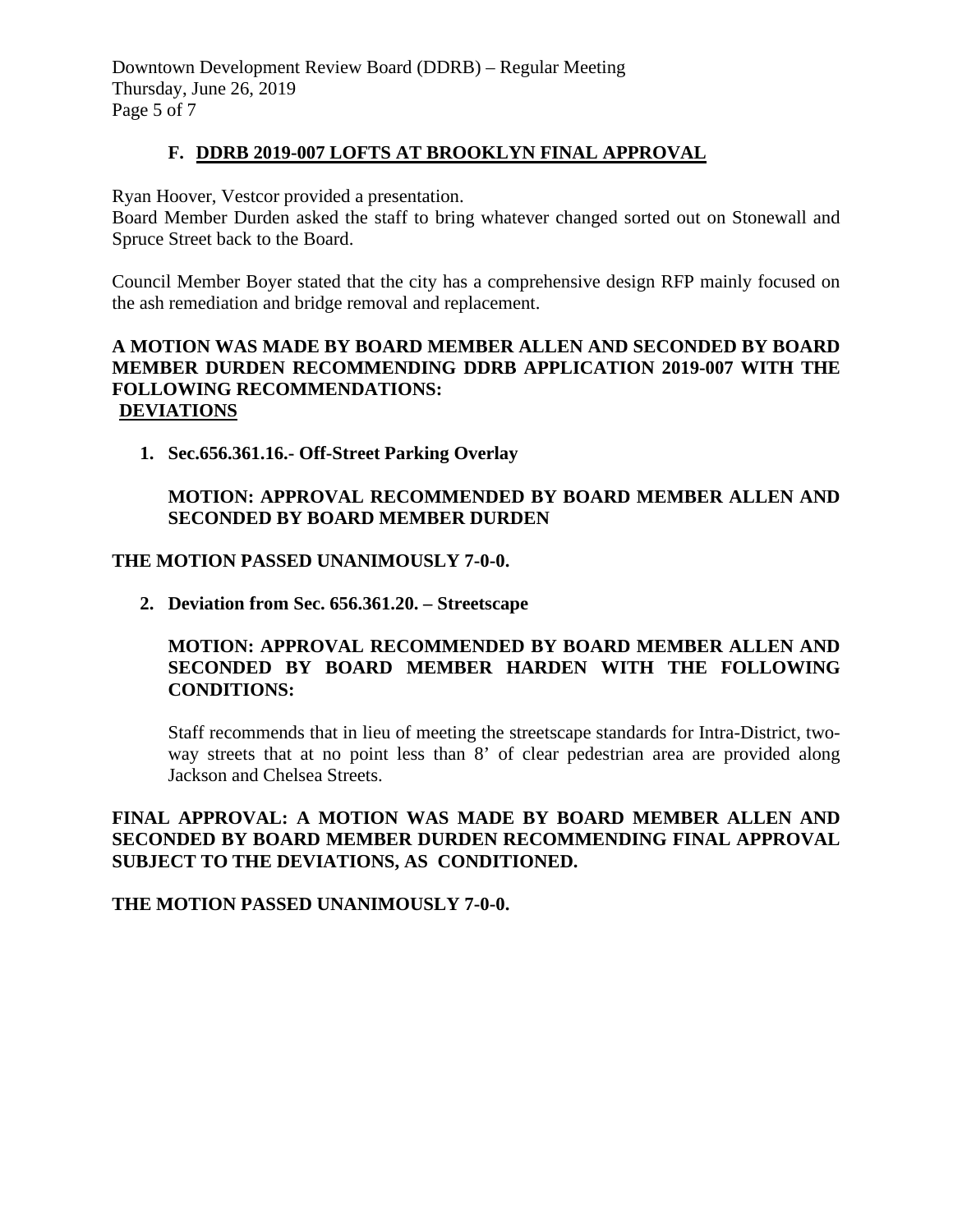Downtown Development Review Board (DDRB) – Regular Meeting Thursday, June 26, 2019 Page 6 of 7

# **G. DDRB 2019-009 CONCEPTUAL REVIEW - CATHEDRAL DISTRICT MULTI-FAMILY PROJECT**

Guy Parola reported that this application is the first item that is being reviewed since Ordinance 2019-196 was adopted.

Cyndi Trimmer, Driver, McAfee, Hawthorne and Diebenow were available on behalf of the applicant. David Dumon was also available.

Board Members Durden, Loretta and Allen reported ex parte communication with Ms. Trimmer.

Rafeal Caldera, Applicant presented a presentation. Chairman Schilling reported ex parte communication with Ms. Trimmer.

Council Member Boyer advised the board to be aware of comments regarding the ramps and making the ramps a potential art wall or living walls. Those road segments that are currently DOT are going to be transferred to the city as part of the Hart Bridge project. She also stated that she will be focusing on tree funding and any assistance the Board can provide with identifying where they could be placed, without having utility or design conflict.

# **A MOTION WAS MADE BY BOARD MEMBER ALLEN AND SECONDED BY BOARD MEMBER HARDEN RECOMMENDING CONCEPTUAL APPROVAL OF DDRB APPLICATION 2019-009.**

# **THE MOTION PASSED UNANIMOUSLY 7-0-0.**

# **III. OLD BUSINESS** NONE

# **IV. NEW BUSINESS**

Guy Parola mentioned that the next DDRB meeting is being held in August.

Jason Teal reported that since we are not meeting in July, the DDRB members shall elect a Chairperson in August to serve as such for that annual term. A nominating committee shall meet to discuss a slate for Vice Chair and Secretary. The slate shall be presented to the Board as a whole at the regular meeting in August. At the regular meeting in September, the Nominating Committee shall report names slated for the positions of Vice Chair and Secretary. The newly elected officer will take office effective October each year.

Board Member Durden reported that she will not be available to attend August  $8<sup>th</sup>$  due to Planning Commission being held the same day. Chairman Schilling will not be able to attend August  $8<sup>th</sup>$  due to his personal vacation that week. Guy stated that he may move the August meeting date.